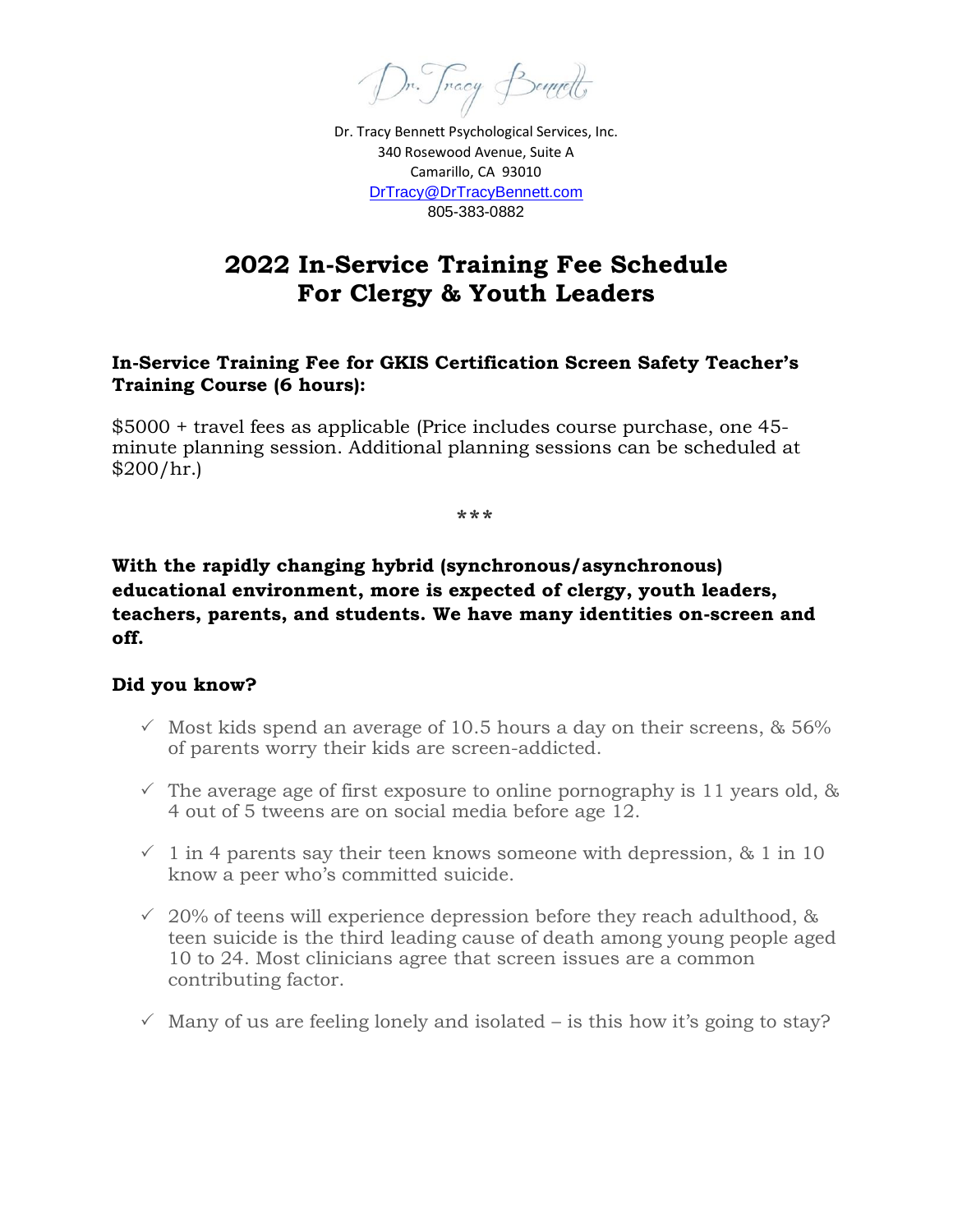Dr. Bennett's 25+ years of experience as a Clinical Psychologist, Adjunct Faculty at California State University Channel Islands, and Screen Safety Expert offers insightful and immediately applicable strategies for more effective communication with students, and to help your teachers practice burnoutfighting wellness tools!

### **Screen Challenges for Youth and Families**:

It is more difficult than ever to achieve a healthy balance between productivity, family time, and physical and mental health.

### **Objective for the In-Service Training:**

Dr. Bennett will offer expert information about the sources of digital injury, what the science says about screen addiction, and powerful psychological wellness strategies that Dr. B has tested in her practice to optimize the school/home life balance. For clergy and youth leaders of tweens and teens, she will also address the benefits of intentionally creating a positive digital footprint.

Upon completion of this six-hour in-service training, attendees will be able to:

- recognize 5 benefits of child and teen screen use based on brain development and research.
- recognize 5 risks of child and teen screen use based on brain development and research.
- offer 3 best-practice teaching strategies to encourage an ongoing screen-safety and digital citizenship dialogue.
- Apply 5 cognitive-behavioral coping strategies for overall psychological wellness.